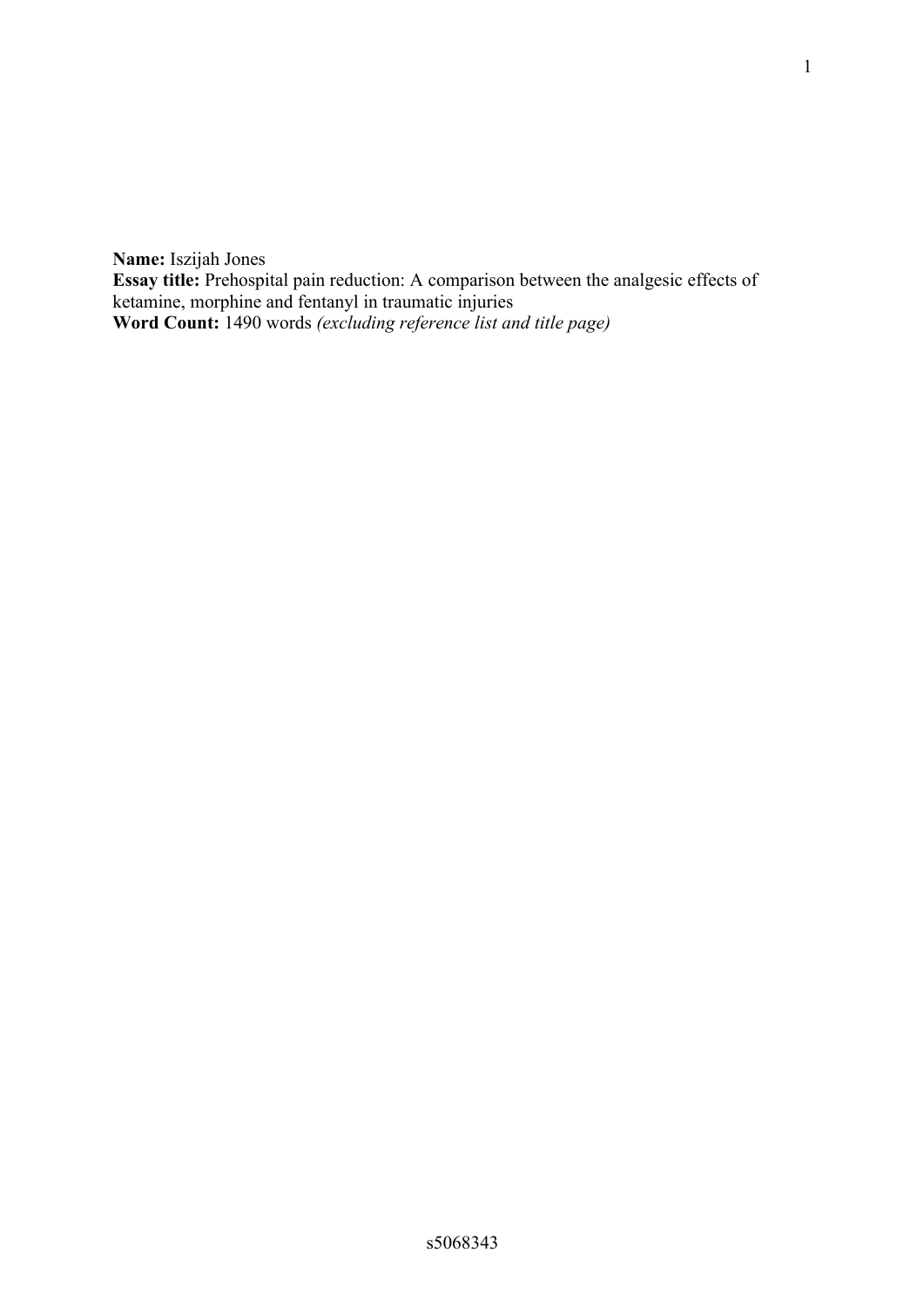#### Clinical Scenario

Paramedics are called code one to a 67 year-old-female with an angulated femur fracture following a fall at home. Upon arrival paramedics find the patient lying supine on the floor, complaining of 9/10 pain to her right leg. The patient appears anxious and diaphoretic with a Glasgow Coma Score (GCS) of 14 (E-3, V-5, M-6). The patient is also tachypnoeic and tachycardic with weak, thready radial pulses. The paramedics are unsure of whether ketamine would be more effective than morphine or fentanyl in reducing the patient's pain severity.

### PICO (Population – Intervention – Comparison – Outcome)

In patients with traumatic injuries in the prehospital setting, how do the analgesic effects of ketamine compare to morphine and fentanyl in reducing pain severity?

### Search Strategy

A literature search was conducted using Medline Ovid, Embase, Cochrane Central Register of Controlled Trials (CENTRAL) and CINAHL Complete. The search date was refined to include literature published within the last 5 years (Week 1 August 2015 to Week 1 August 2020). The MeSH headings and keywords used in the search are outlined in Table 1. The reference lists of the retrieved articles were also examined to locate articles not initially found in the electronic database search. Articles were included if they compared the effectiveness of ketamine with morphine and/or fentanyl in decreasing pain severity in patients with traumatic injuries. Due to the lack of prehospital articles, the search was expanded to include articles conducted in the emergency department (ED). The search was limited to studies written in English that involved human participants. Articles that failed to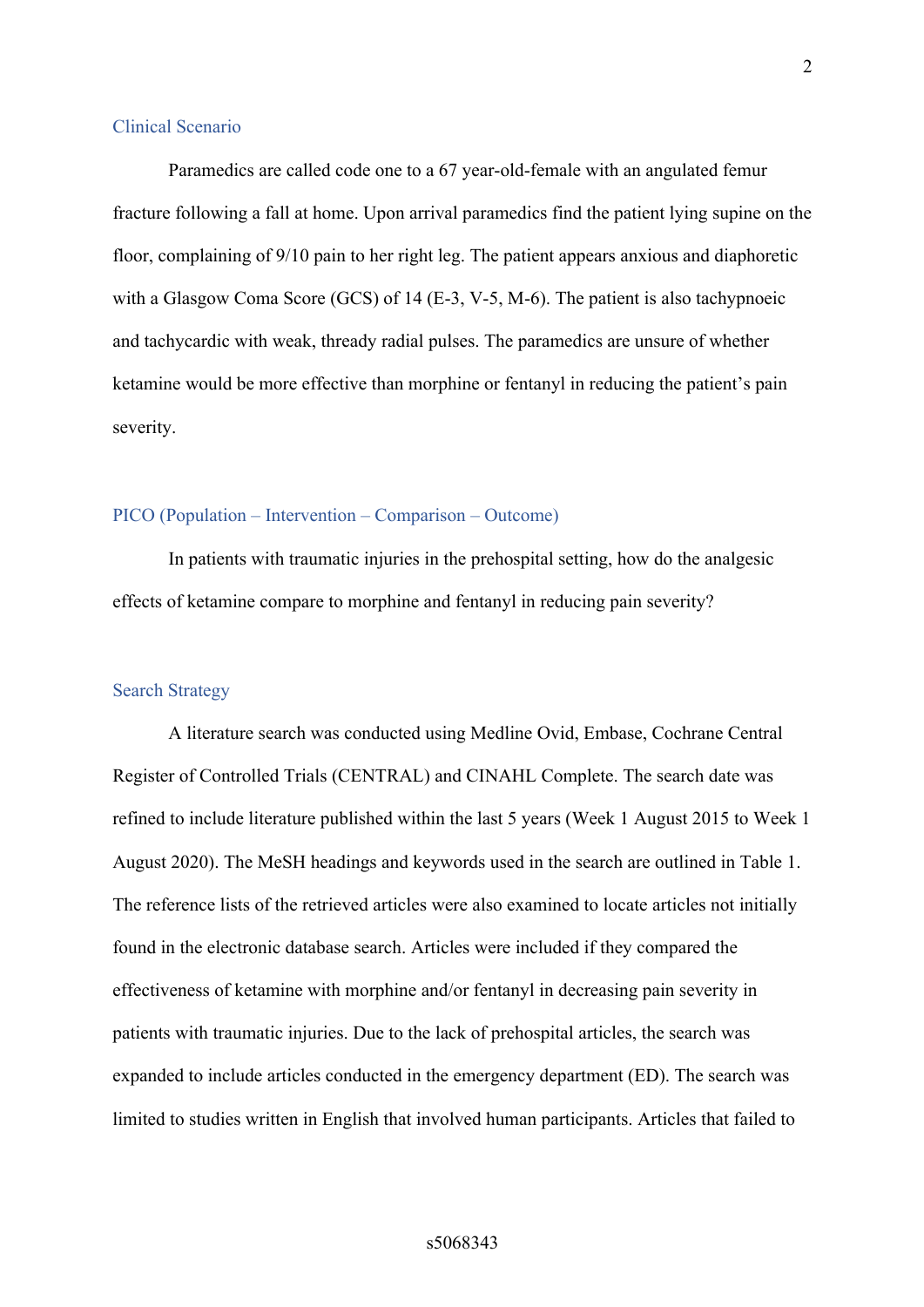satisfy the PICO question or had an inferior level of evidence, determined by the Oxford Centre for Evidence-Based Medicine Level of Evidence, were also excluded.

| Population        | <b>Intervention</b> | Comparison | <b>Outcomes</b> |
|-------------------|---------------------|------------|-----------------|
| Prehospital       | Ketamine            | Fentanyl   | Pain reduction  |
| Out of hospital   |                     | Morphine   | Pain management |
| Ambulance         |                     |            | Pain score      |
| Emergency medical |                     |            | Pain            |
| services          |                     |            |                 |
| Paramedic         |                     |            |                 |
| Trauma            |                     |            |                 |
| Severe injury     |                     |            |                 |
| Acute             |                     |            |                 |
| Emergency         |                     |            |                 |

Table 1. *The keywords and MeSH headings*

### Study Results and Analysis

There were 83 studies located in the search. After application of inclusion and exclusion criteria, five studies were suitable for the critical appraisal. The detailed screening process is provided in Figure 1. Table 2 provides a brief summary and critique of the included articles.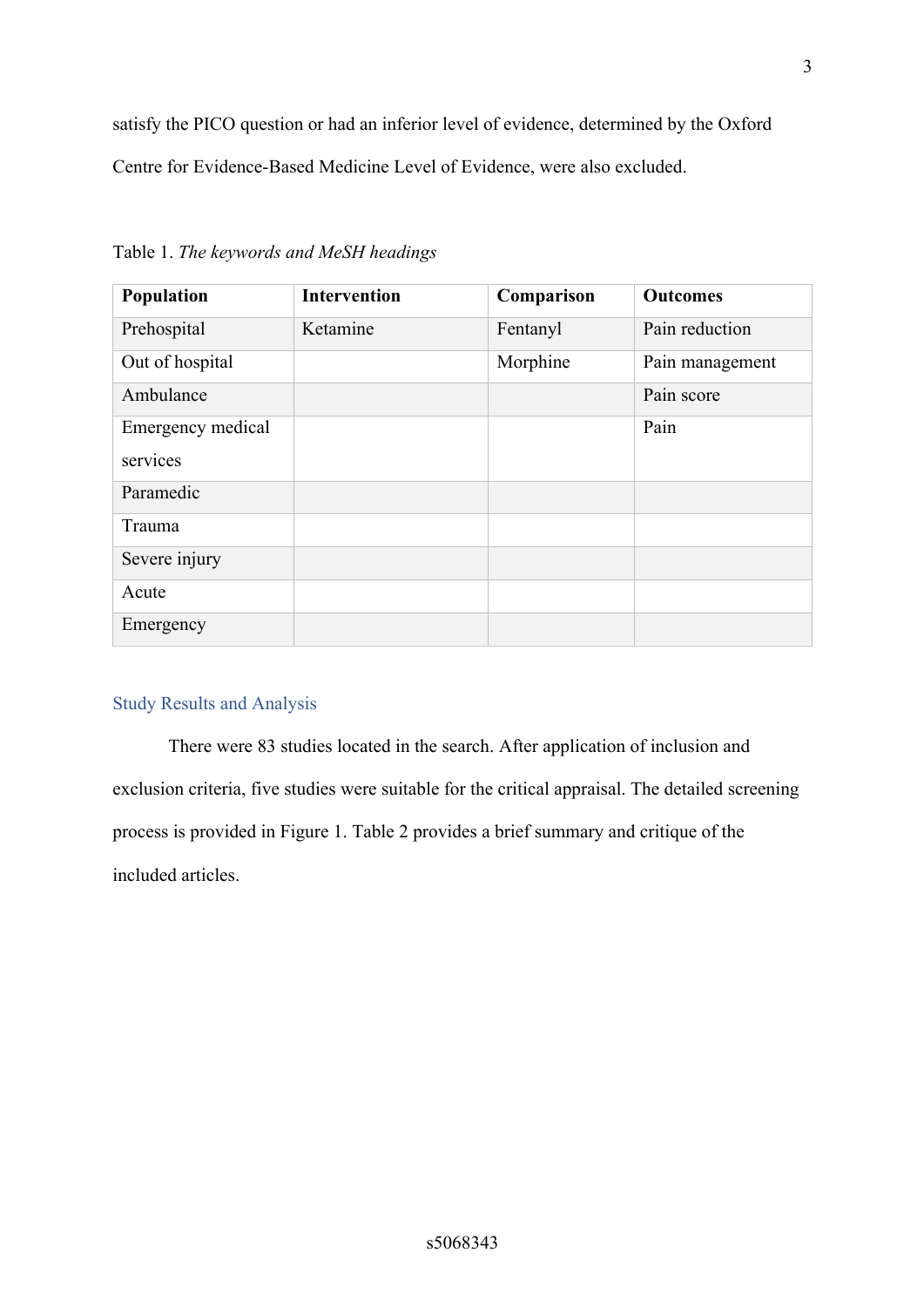

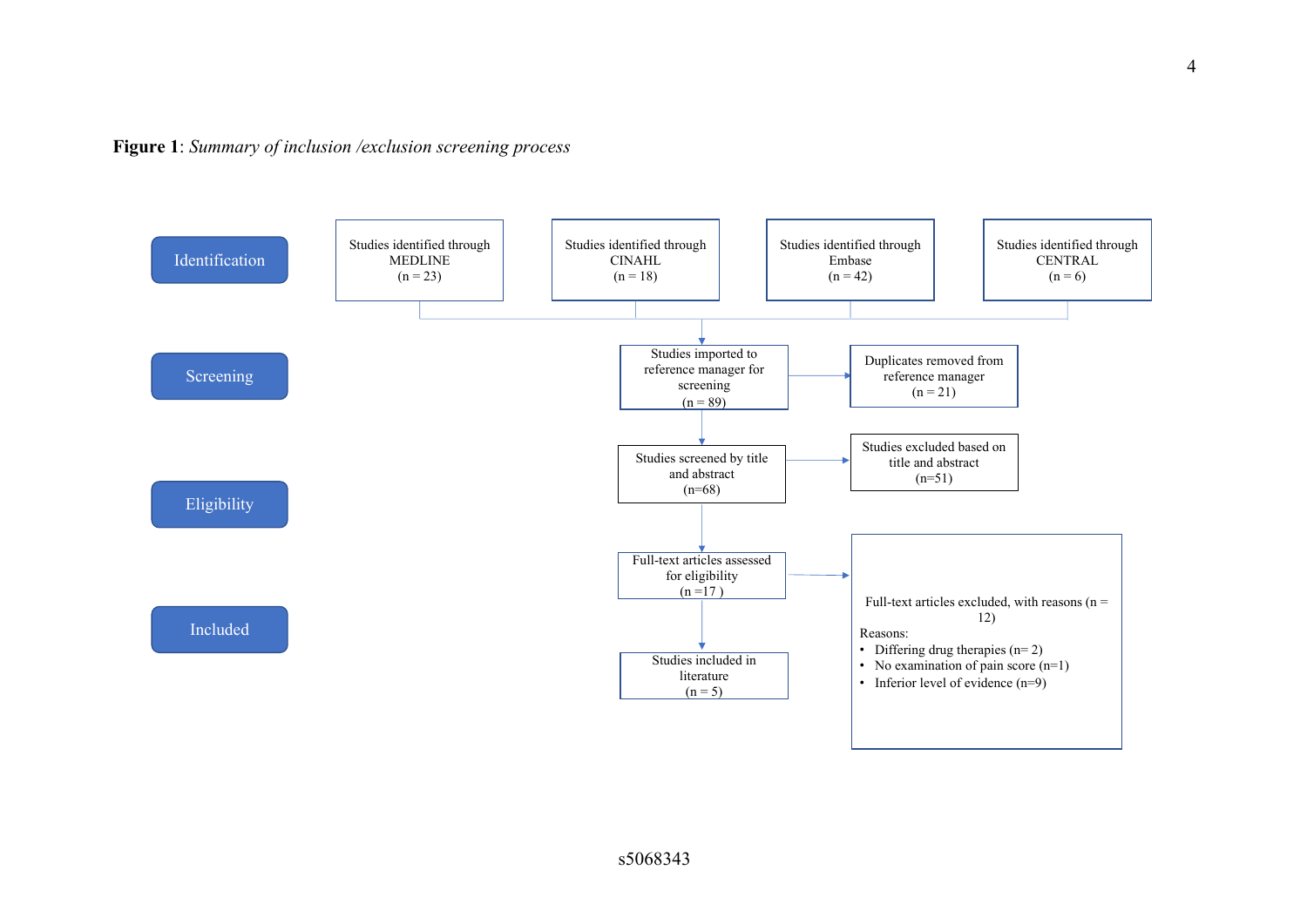# **Table 2**. *Summary of included articles*

| Reference                 | Population:<br>Sample<br>Characteristics                                                                                                       | Design                 | Outcomes                                                                                                                                                                               | Results                                                                                                                                                                                                                                                                                                                                              | Limitations, Strengths                                                                                                                                                                                                                                                                                                                                                                                                                                                                                                                                                                                                | OCEBM LOE,<br>IF        |
|---------------------------|------------------------------------------------------------------------------------------------------------------------------------------------|------------------------|----------------------------------------------------------------------------------------------------------------------------------------------------------------------------------------|------------------------------------------------------------------------------------------------------------------------------------------------------------------------------------------------------------------------------------------------------------------------------------------------------------------------------------------------------|-----------------------------------------------------------------------------------------------------------------------------------------------------------------------------------------------------------------------------------------------------------------------------------------------------------------------------------------------------------------------------------------------------------------------------------------------------------------------------------------------------------------------------------------------------------------------------------------------------------------------|-------------------------|
| (Bronsky et al.,<br>2019) | 200 adult<br>patients $(>17$<br>years) who were<br>transported to<br>the ED of a<br>Level 1 Trauma<br>Centre by<br>paramedics<br>were included | Retrospective<br>study | The primary<br>outcome was<br>to determine<br>the analgesic<br>effectiveness<br>of intravenous<br>ketamine and<br>fentanyl,<br>measured by<br>change in pain<br>score using<br>the VAS | -Patients receiving<br>intravenous ketamine<br>experienced a<br>significantly larger<br>decrease in pain than<br>patients who received<br>intravenous fentanyl<br>-Ketamine reduced pain<br>score by 5.5 and fentanyl<br>reduced pain score by 2.5<br>-Patients who received<br>intravenous ketamine<br>achieved at least a 50%<br>reduction in pain | <b>Strengths</b><br>-A propensity matched analysis was<br>undertaken to limit selection biases<br>that may have favoured the<br>administration of one drug over the<br>other in the prehospital setting<br>-Methodology was based on<br>paramedic protocol guidelines,<br>improving generalisability<br>-Rigorous inclusion and exclusion<br>criteria described and justified<br><b>Limitations</b><br>-The duration of prehospital analgesic<br>effect is ambiguous as the pain scores<br>were only recorded in a short<br>timeframe<br>-Retrospective, unblinded and non-<br>randomised trial<br>-Small sample size | 2 <sub>b</sub><br>2.690 |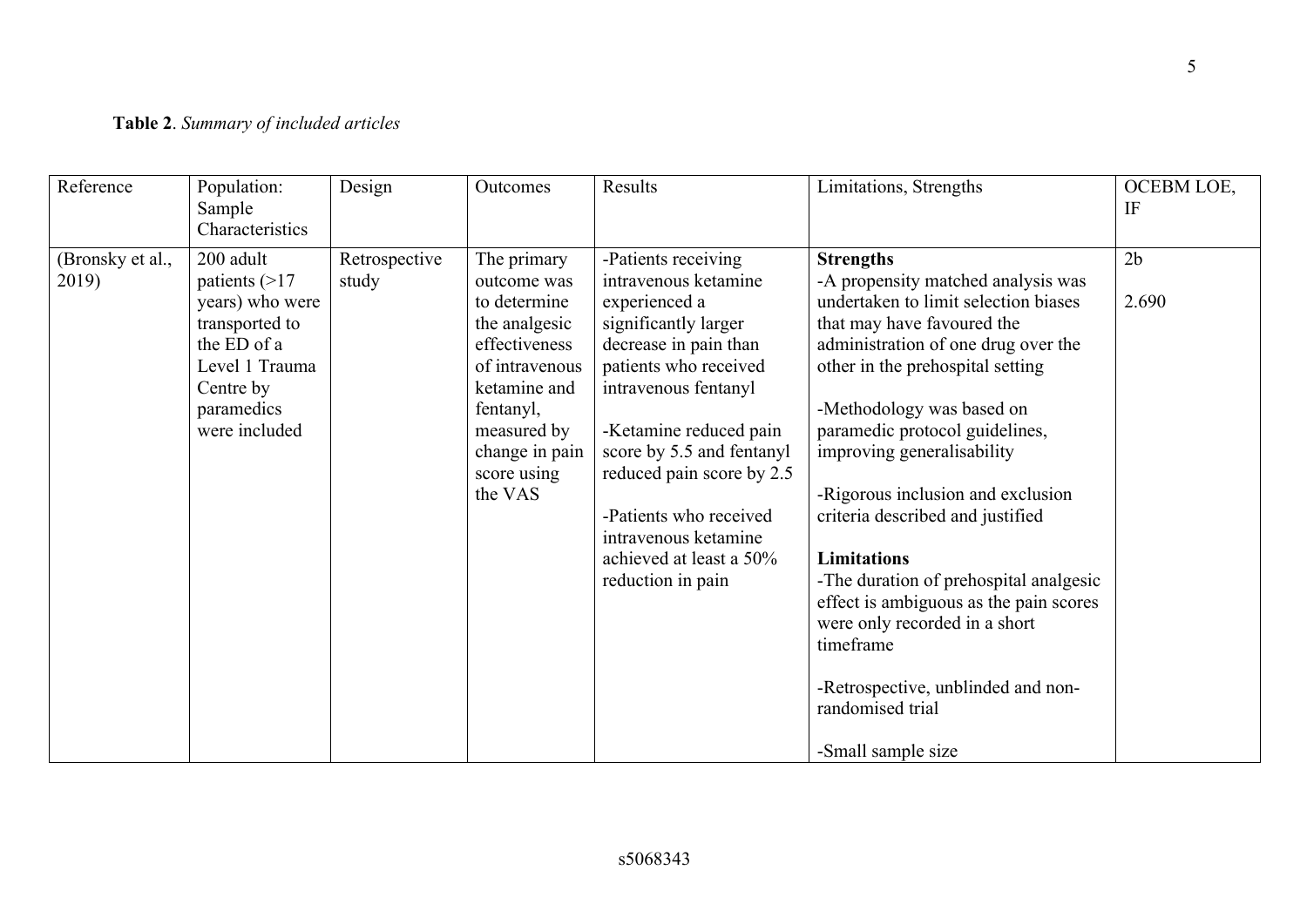## **Table 2** *(continued)*

| (Frey et al.,<br>2019) | 90 children aged<br>between 8 and<br>17 years, who<br>presented to the<br>ED of a level 1<br>Trauma Centre<br>with moderate<br>to severe pain as<br>a result of<br>traumatic limb<br>injury were<br>included | Double-blind,<br>randomised,<br>noninferiority<br>clinical trial | The primary<br>outcome was<br>to compare<br>the reduction<br>in pain score<br>between<br>intranasal<br>ketamine and<br>intranasal<br>fentanyl,<br>measured by<br><b>VAS</b> | -Both groups experienced<br>statistically and clinically<br>significant pain reductions<br>-Ketamine was<br>noninferior to fentanyl in<br>pain reduction<br>-Ketamine caused a<br>reduction in pain score of<br>2.44 at 15 mins and 3.06<br>at 30 mins<br>-Fentanyl caused a<br>reduction in pain score of<br>2.53 at 15 mins and 3.19<br>at 30 mins | <b>Strengths</b><br>-Randomised, double-blinded,<br>contemporary literature<br>-Methodological strategies outlined and<br>justified<br>-Homologous methodology when<br>measuring pain score (VAS)<br>-High impact factor<br><b>Limitations</b><br>- Poorly generalisable to the adult<br>trauma population<br>-Single centred, single provider | 1 <sub>b</sub><br>45.54 |
|------------------------|--------------------------------------------------------------------------------------------------------------------------------------------------------------------------------------------------------------|------------------------------------------------------------------|-----------------------------------------------------------------------------------------------------------------------------------------------------------------------------|------------------------------------------------------------------------------------------------------------------------------------------------------------------------------------------------------------------------------------------------------------------------------------------------------------------------------------------------------|------------------------------------------------------------------------------------------------------------------------------------------------------------------------------------------------------------------------------------------------------------------------------------------------------------------------------------------------|-------------------------|
|                        |                                                                                                                                                                                                              |                                                                  |                                                                                                                                                                             |                                                                                                                                                                                                                                                                                                                                                      | -Small sample size                                                                                                                                                                                                                                                                                                                             |                         |
|                        |                                                                                                                                                                                                              |                                                                  |                                                                                                                                                                             |                                                                                                                                                                                                                                                                                                                                                      | -Trial wasn't powered to show a benefit<br>(noninferiority study)<br>- No standardisation in drug dosages                                                                                                                                                                                                                                      |                         |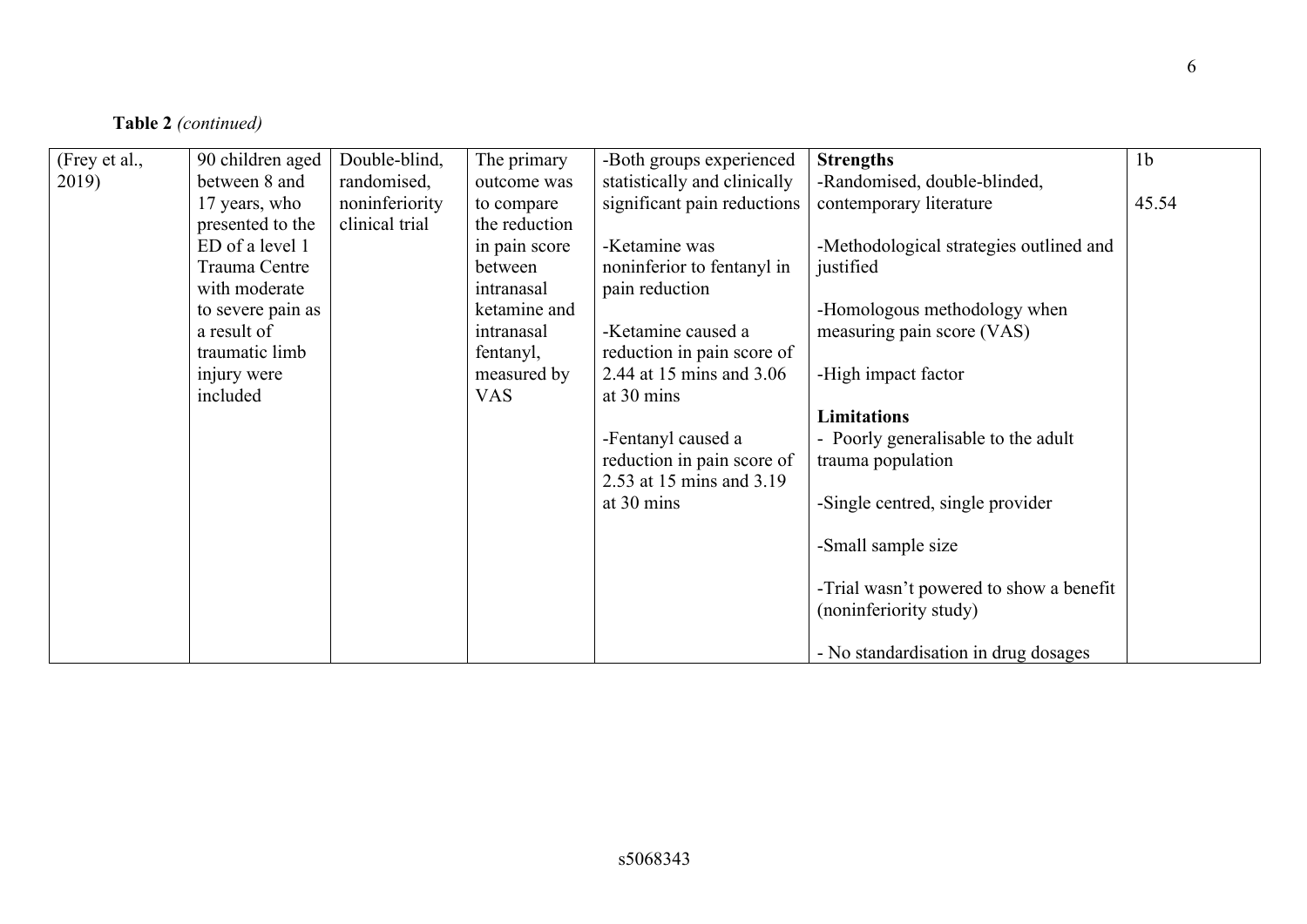## **Table 2** *(continued)*

| (Jahanian et al., | The study          | A randomised,   | The primary    | -There was no significant | <b>Strengths</b>                        | 1 <sub>b</sub> |
|-------------------|--------------------|-----------------|----------------|---------------------------|-----------------------------------------|----------------|
| 2018)             | included 156       | double-blinded, | outcome was    | difference between        | - Homologous methodology used to        |                |
|                   | adult patients     | clinical trial  | to compare     | intravenous ketamine and  | measure pain score (VAS)                | 0.6            |
|                   | aged between 18    |                 | intravenous    | morphine in reducing pain |                                         |                |
|                   | and 65 years       |                 | morphine and   | score after 30, 90, 120,  | - Greater than 80% of the cohort study  |                |
|                   | who were           |                 | low dose       | 180 and 240 minutes       | had follow-up                           |                |
|                   | referred to the    |                 | ketamine in    |                           |                                         |                |
|                   | ED with long       |                 | pain           | -Morphine reduced pain    | -Randomised, double blinded,            |                |
|                   | bone fractures     |                 | management     | score by 3.34 and 4.7 at  | contemporary literature                 |                |
|                   |                    |                 | of patients    | 30mins and 60mins         |                                         |                |
|                   | All participants   |                 | with traumatic | respectively              | -Homologous statistical analysis        |                |
|                   | had a VAS pain     |                 | injuries,      |                           |                                         |                |
|                   | score of $7/10$ or |                 | measured by    | -Ketamine reduced pain    | -Rigorous inclusion and exclusion       |                |
|                   | greater            |                 | the VAS        | score by 3.65 and 4.81 at | criteria described and justified        |                |
|                   |                    |                 |                | 30 mins and 60 mins       |                                         |                |
|                   |                    |                 |                | respectively              | <b>Limitations</b>                      |                |
|                   |                    |                 |                |                           | -Single-centred, ED study which may     |                |
|                   |                    |                 |                | -There was a significant  | compromise generalisability             |                |
|                   |                    |                 |                | decrease in pain score in |                                         |                |
|                   |                    |                 |                | both groups               | - No standardisation in dosages         |                |
|                   |                    |                 |                | -Ketamine had a higher    | -Number of patients included in the     |                |
|                   |                    |                 |                | need for rescue analgesic | study was limited                       |                |
|                   |                    |                 |                |                           |                                         |                |
|                   |                    |                 |                |                           | -Low impact journal                     |                |
|                   |                    |                 |                |                           |                                         |                |
|                   |                    |                 |                |                           | -Poorly generalisable to the paediatric |                |
|                   |                    |                 |                |                           | trauma population                       |                |
|                   |                    |                 |                |                           |                                         |                |
|                   |                    |                 |                |                           |                                         |                |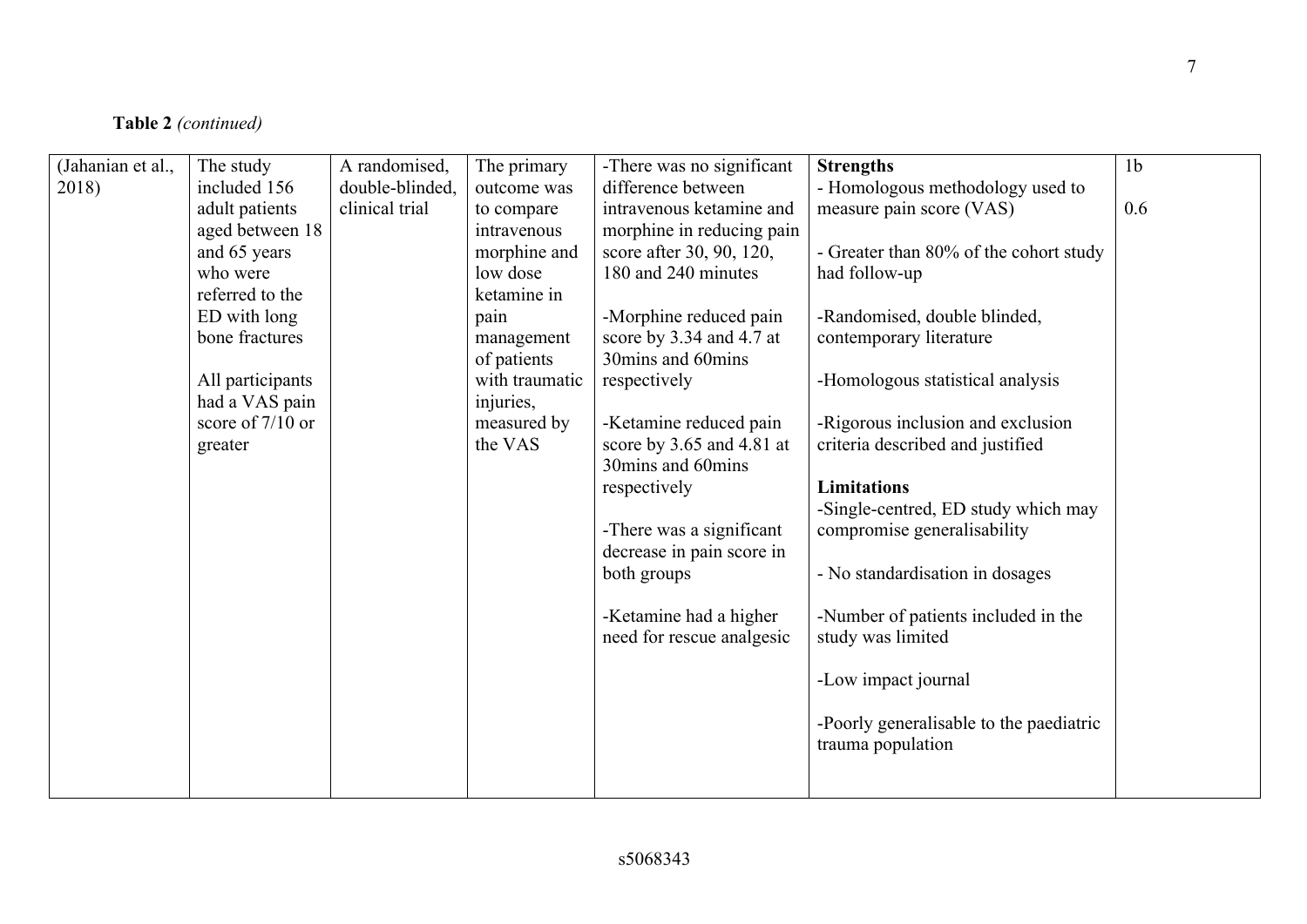|  | Table 2 (continued) |
|--|---------------------|
|--|---------------------|

| (Mahshidfar et | A total of 300   | A randomised,  | The primary   | - Both groups had a          | <b>Strengths</b>                        | 1 <sub>b</sub> |
|----------------|------------------|----------------|---------------|------------------------------|-----------------------------------------|----------------|
| al., $2017$ )  | ED trauma        | double-blinded | outcome was   | statistically and clinically | -Randomised, multicentred, double-      |                |
|                | patients aged 18 | clinical trial | to compare    | significant reduction in     | blinded trial                           | 2.707          |
|                | to 70 years with |                | the analgesic | pain intensity at 15         |                                         |                |
|                | a pain score of  |                | effect of low | minutes                      | -Large number of participants $(n=300)$ |                |
|                | $5/10$ or more   |                | dose ketamine |                              |                                         |                |
|                | were included    |                | with          | -Ketamine pain score         | -Contemporary literature                |                |
|                |                  |                | intravenous   | reduced by 4 in 15 mins      |                                         |                |
|                | Pain score was   |                | morphine in   | and 3.2 in 60 minutes        | <b>Limitations</b>                      |                |
|                | measured by      |                | reducing pain |                              | -Some adverse effects may interfere     |                |
|                | numeric rating   |                | severity      | -Morphine pain score         | with blinding the study                 |                |
|                | scale            |                |               | reduced by 4.4 in 15 mins    |                                         |                |
|                |                  |                |               | and $4.2$ in 60 mins         | - Pain scores weren't recorded after 60 |                |
|                |                  |                |               |                              | mins, compromising generalisability     |                |
|                |                  |                |               | -There was no statistical    |                                         |                |
|                |                  |                |               | difference between both      | -Single-centred, ED study which may     |                |
|                |                  |                |               | groups                       | compromise generalisability             |                |
|                |                  |                |               |                              |                                         |                |
|                |                  |                |               |                              | - Heterogenous methodology in pain      |                |
|                |                  |                |               |                              | score measurement                       |                |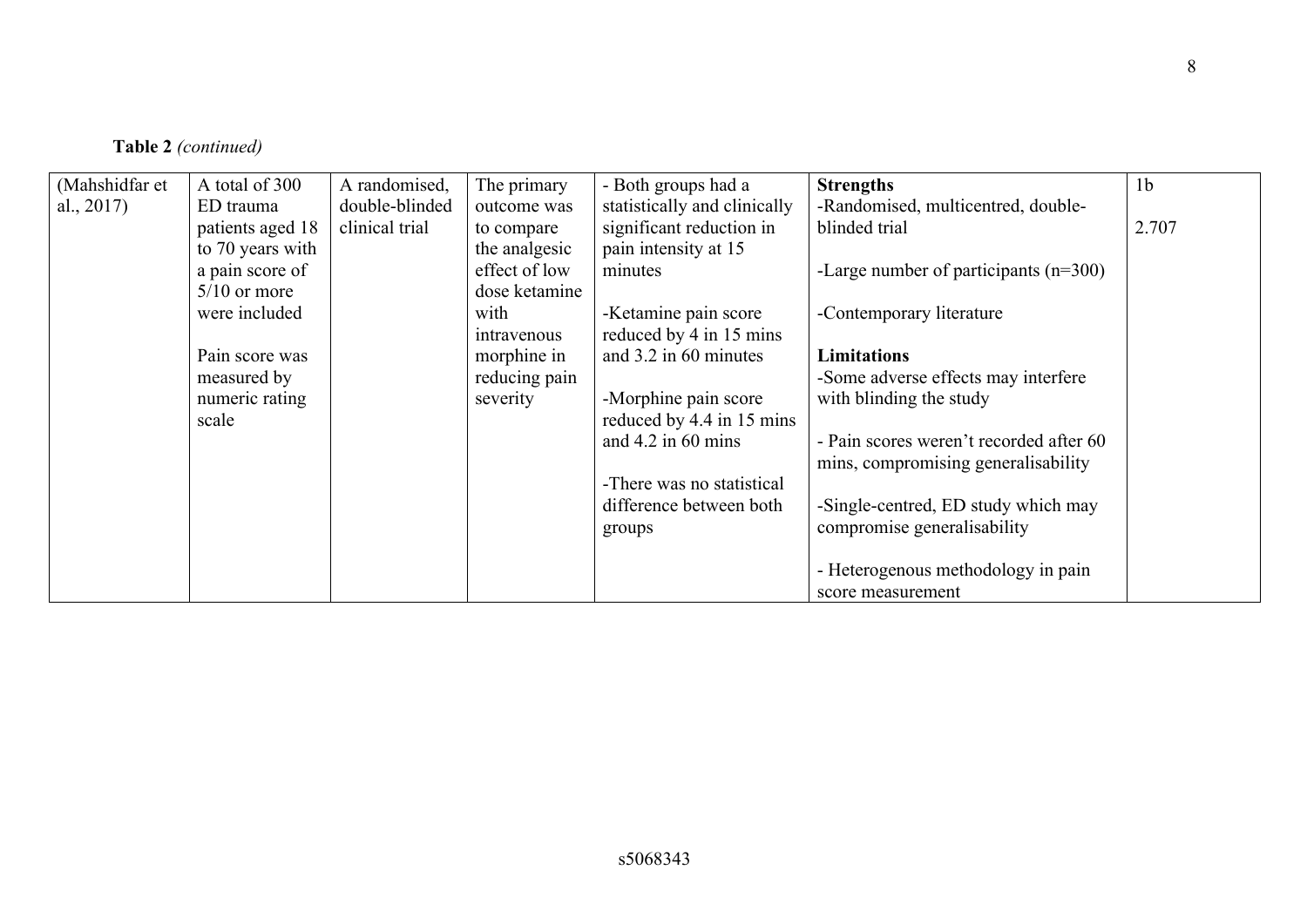| (Maleki Verki,  | 127 patients     | A double-      | The primary    | -Ketamine effectively      | <b>Strengths</b>                 | 1 <sub>b</sub> |
|-----------------|------------------|----------------|----------------|----------------------------|----------------------------------|----------------|
| Mozafari,       | were included in | blinded,       | outcome was    | reduced the pain score in  | -Double-blinded and randomised   |                |
| Tirandaz,       | the study who    | randomised     | to compare     | patients with limb         |                                  | 1.3            |
| Motamed, &      | presented to the | clinical trial | the VAS pain   | fractures                  | -Contemporary literature         |                |
| Khazaeli, 2019) | ED with severe   |                | score          |                            |                                  |                |
|                 | pain secondary   |                | following the  | -Fentanyl was also         | - Homologous methodology in pain |                |
|                 | to a limb        |                | administration | effective in reducing pain | score measurement                |                |
|                 | fracture         |                | of nebulised   | of limb fractures          |                                  |                |
|                 |                  |                | fentanyl and   |                            | <b>Limitations</b>               |                |
|                 | Patients aged    |                | intravenous    | -Fentanyl reduced pain     | -Short follow up period which    |                |
|                 | between 18 and   |                | low dose       | score by 3.63 at 15 mins,  | precluded results                |                |
|                 | 55 years of age  |                | ketamine for   | 3.93 at 30 mins and 4.48   |                                  |                |
|                 | were recruited   |                | pain reduction | at 60 mins                 | -Limited sample size             |                |
|                 |                  |                | in adult       |                            |                                  |                |
|                 |                  |                | patients with  | -Ketamine reduced pain     | -Statistical analysis was        |                |
|                 |                  |                | long bone      | score by 4.24 at 15mins,   | heterogenous                     |                |
|                 |                  |                | fractures      | 5.24 at 30 mins and 5.05   |                                  |                |
|                 |                  |                |                | at 60 mins                 |                                  |                |
|                 |                  |                |                |                            |                                  |                |
|                 |                  |                |                | -Ketamine reduced pain     |                                  |                |
|                 |                  |                |                | more effectively than      |                                  |                |
|                 |                  |                |                | fentanyl and required less |                                  |                |
|                 |                  |                |                | additional treatments.     |                                  |                |
|                 |                  |                |                |                            |                                  |                |
|                 |                  |                |                |                            |                                  |                |

**Table 2** *(continued)*

9

Abbreviations: ED, emergency department; GCS, Glasgow Coma Score; IF, impact factor; OCEBM LOE, Oxford Centre for Evidence-Based Medicine Level of Evidence; VAS, visual analogue score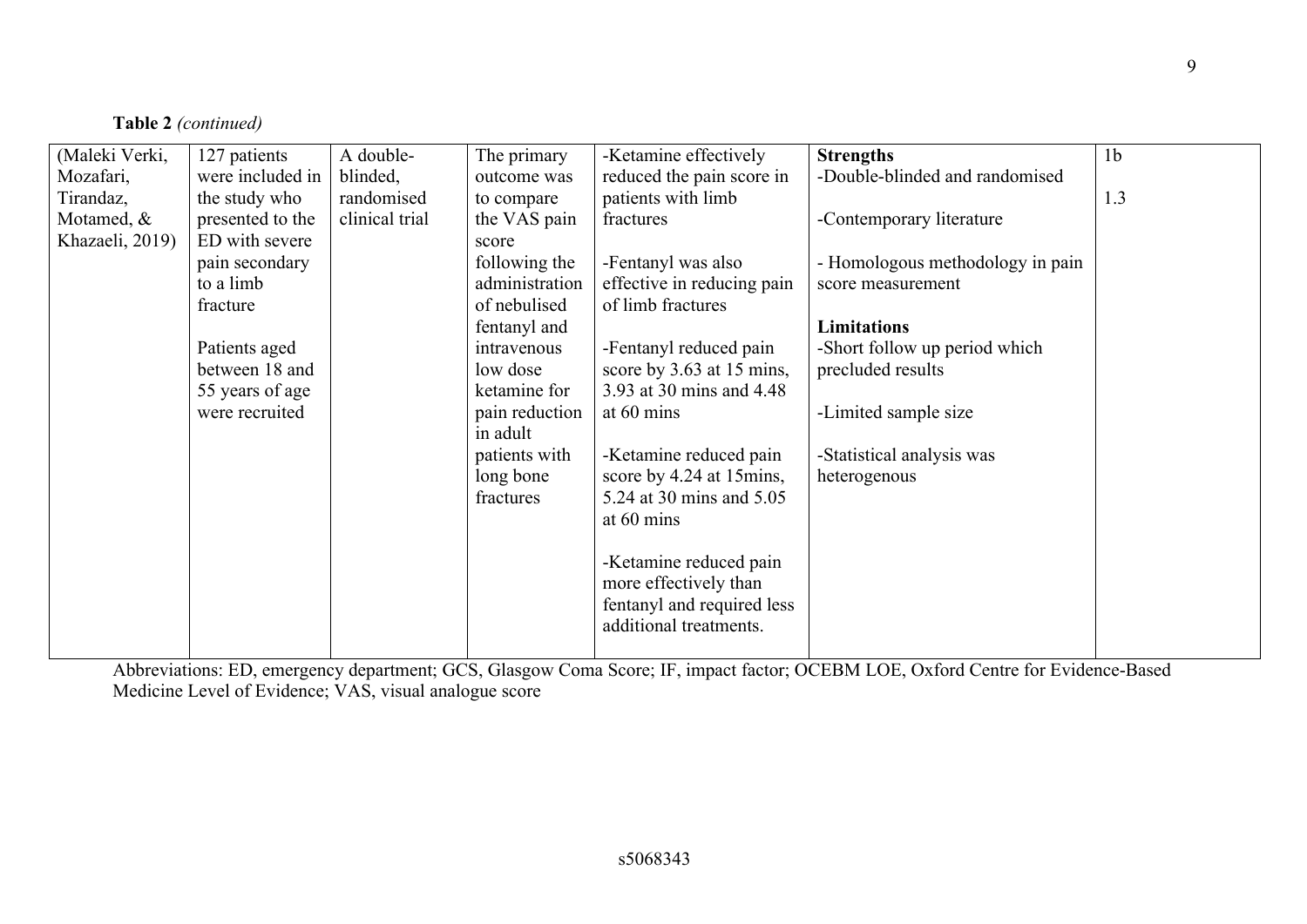#### Rationale

In the prehospital setting, the provision of analgesia in trauma is a vital aspect of patient management. As such, paramedics must comprehensively understand the efficacy and safety of these drugs to optimise patient care, reduce patient discomfort, and minimise adverse event frequency.

### Consideration for practice

The reviewed literature suggests that ketamine, morphine, and fentanyl are effective analgesics that significantly reduce pain severity in patients with traumatic injuries. There was no statistically, or clinically significant difference found in the comparison of ketamine and morphine in reducing pain severity. Ketamine, however, was associated with a statistically larger decrease in pain severity compared to fentanyl.

There is limited evidence comparing the analgesic effectiveness of ketamine against morphine and/or fentanyl in the prehospital management of traumatic injuries. Therefore, additional prehospital randomised controlled trials are required to adequately determine which analgesic therapy is superior in reducing pain severity.

### Clinical Bottom Line

When treating patients with traumatic injuries in the prehospital setting, ketamine and morphine both have equivalent analgesic abilities, and have been shown to significantly reduce pain severity. In contrast, fentanyl was not as effective compared to ketamine when discussing the same outcomes.